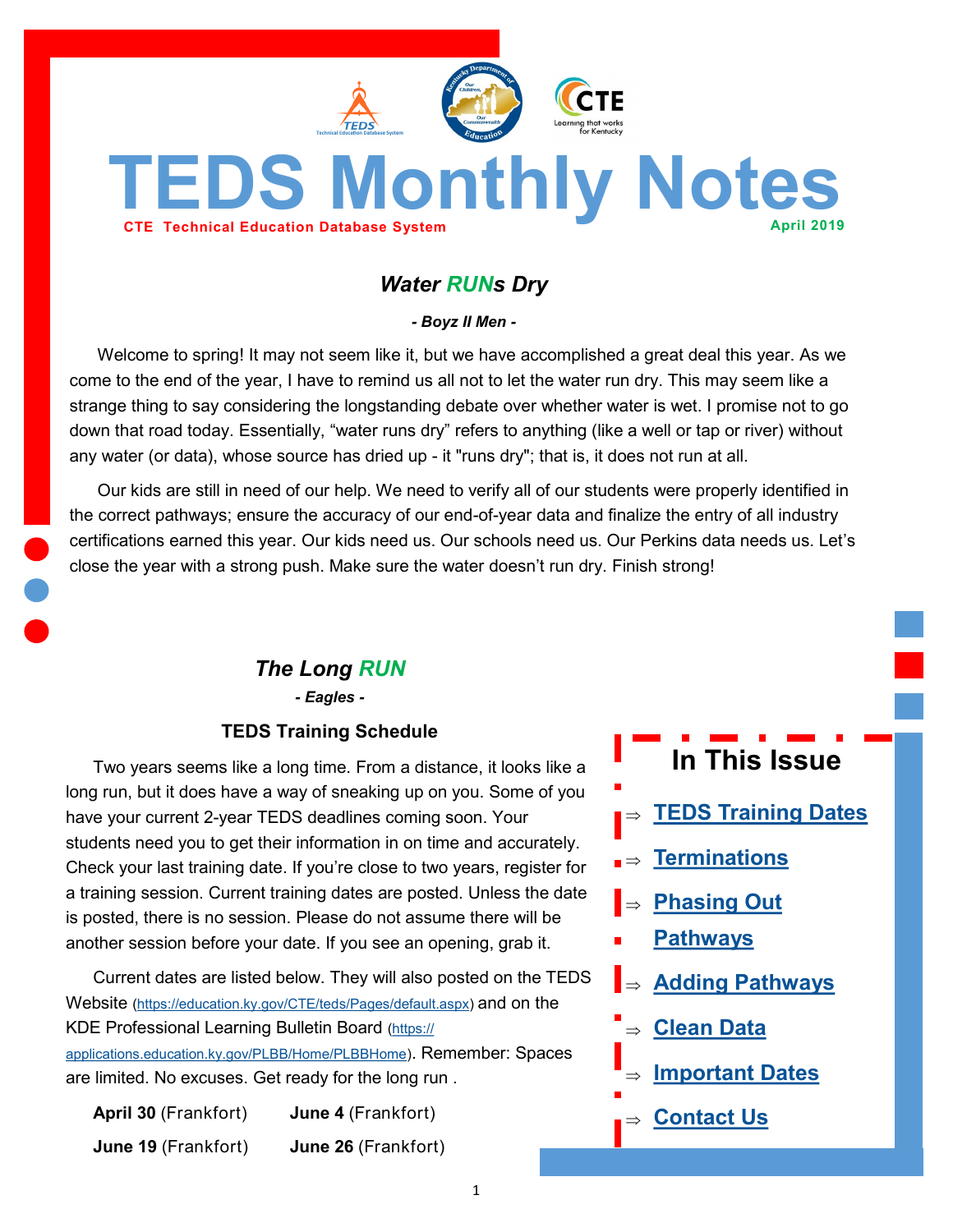## *RUNning Away - Maze featuring Frankie Beverly -*

#### **Completing TEDS Record Terminations**

<span id="page-1-0"></span>Each year, each school with a CTE program is required to complete terminations for all preparatory seniors, all students (exploring and preparatory, all grades) that transferred away from their home school (not just the ATC) and any students (exploring and preparatory, all grades) that dropped out of their home high school. There is no running away from this fact. There are a few basic concepts to keep in mind as you begin your work on terminations.

- Update student data in IC based on the TEDS vs. IC Data Cheat Sheet and complete your end of year export files BEFORE your building level access is locked for the school year.
- Termination of TEDS records can only be completed in TEDS (not in IC).
- Make sure the credit hours are always correct for each student. When a student enrolls in a pathway, drops a class, fails a class or transfers out before earning full credit, the information must be updated in IC and imported into TEDS.

For detailed instructions on these steps, go to the TEDS Step-by-Step website (([https://education.ky.gov/](https://education.ky.gov/CTE/teds/Pages/TEDSStepbyStep.aspx) [CTE/teds/Pages/TEDSStepbyStep.aspx\)](https://education.ky.gov/CTE/teds/Pages/TEDSStepbyStep.aspx) and review the documents "**Enter Secondary Student Data in Infinite Campus**", "**Import Infinite Campus Data into TEDS**" and "**Enter Termination Status in TEDS**". Lastly, don't forget the "**TEDS vs IC** (Data Update Cheat Sheet)". Running away is not an option. There is one thing you don't have to worry about though... Seniors identified as "exploring" in TEDS will be terminated automatically.

# *WHAT RECORDS HAVE TO BE TERMINATED?*

*Every school must complete terminations* **in TEDS** *for the following students:*

- *ALL preparatory seniors*
- *ALL students that have transferred away from their HOME HIGH SCHOOL*
- ALL students that have dropped out of school

#### **IMPORTANT REMINDERS**

- $\Rightarrow$  Make sure to select **ALL STUDENTS** when searching
- $\Rightarrow$  DO NOT terminate records of a student who will return to the HOME HIGH SCHOOL next year. If the pathway is being phased out, you will not be able to put them back in the pathway.
- $\Rightarrow$  Make sure you have done your last import for the year BEFORE you begin work on terminations.
- $\Rightarrow$  Make sure your last import of the year is completed BEFORE your building level Infinite Campus has been locked for the year.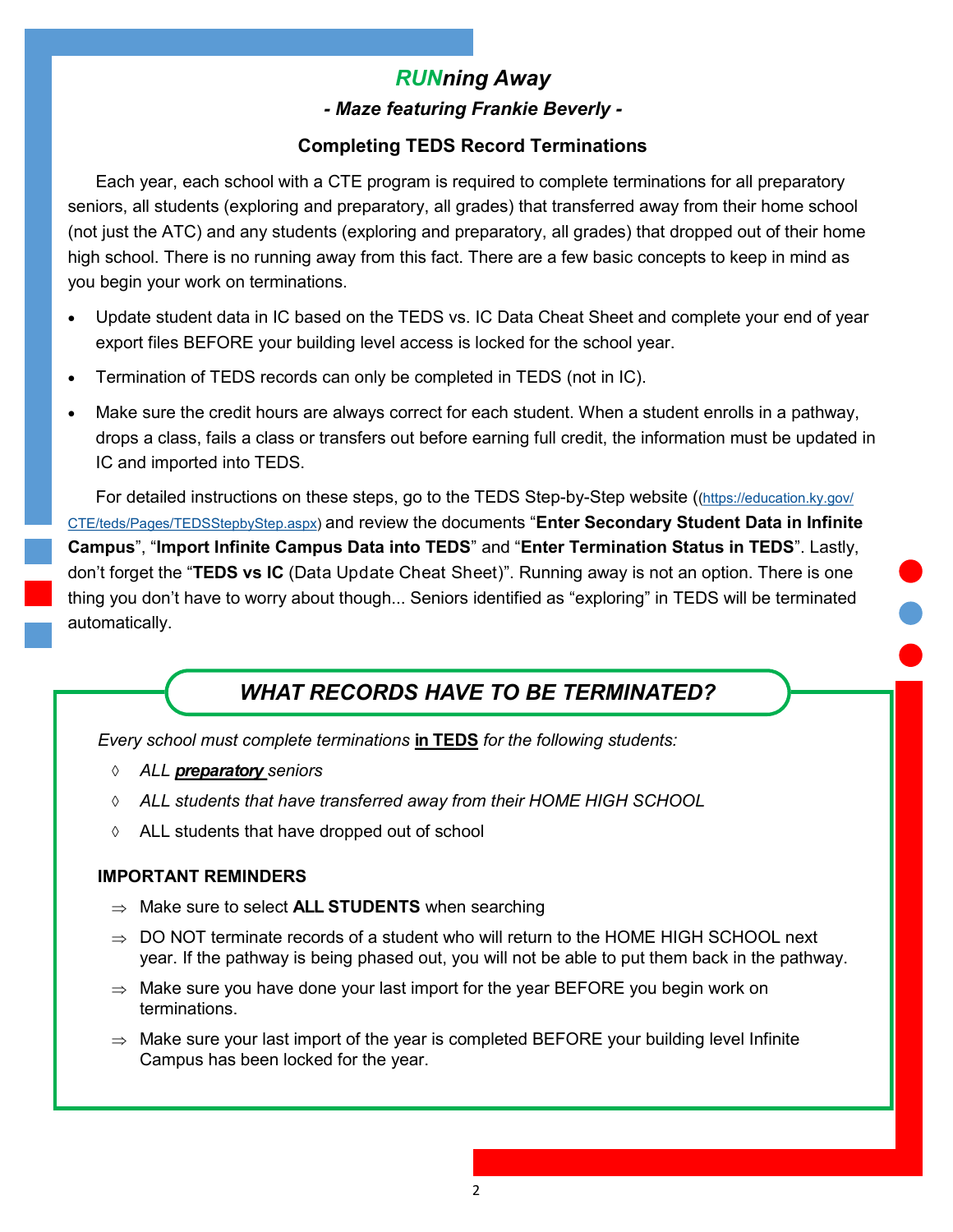# *Nowhere to RUN - Martha Reeves and the Vandellas -*

#### **Phasing Out Pathways**

<span id="page-2-0"></span>The first set of pathways being phased out will be gone at the end of the 18-19 school year. This has been in process for the past two years. If you haven't already addressed this, it is time. There is nowhere to run. Some of you still want to know why this is happening. After discussion with industry and postsecondary partners and careful consideration, it was determined that some pathways needed to be updated and others needed to be phased out for pathways that better align with the Career Pathways and better address the Top 5 Industry Sectors ([https://educationcabinet.ky.gov/Cabinet](https://educationcabinet.ky.gov/Cabinet-Goals-and-Objectives/Pages/Career-Pathways.aspx)-Goals-and-Objectives/Pages/Career-[Pathways.aspx\)](https://educationcabinet.ky.gov/Cabinet-Goals-and-Objectives/Pages/Career-Pathways.aspx).

To see which pathways are being phased out and when, review the Pathway Phase-out Guidance ([https://education.ky.gov/CTE/ctepa/Documents/17](https://education.ky.gov/CTE/ctepa/Documents/17-18_Crosswalk-Phaseout.pdf)-18\_Crosswalk-Phaseout.pdf).

If you have students returning next year and their current pathway is being phased out at the end of this year, you will need to ensure there is a pathway in your TEDS that will best fit those students when they return next year. REMEMBER: You may need to add a pathway to your TEDS to accommodate this. New pathways are not automatically added. Each school will have to make its own decisions and request to add new pathways.

#### *RUNning On Empty*

*- Jackson Browne -*

#### **Adding Pathways to Your TEDS**

Did you notice that new business in town? Maybe you saw an uptick in the requirements to get into college. You feel like you're running on empty and now you want to know how to help your students prepare for those next steps in the postsecondary process. Well, do you have the right pathway offerings at your school? If not, you may want to add new pathways. You can do this. First, make sure you have the appropriate instructors for the required courses, and then add the pathway to your TEDS.

You will need someone with Secondary Administrator-Full rights in TEDS. They can make the request directly in TEDS. Once school begins in the fall, you'll be prepared to move your needle closer to full. Simply review the document Request to ADD or REMOVE a Pathway on the **TEDS Step-by-Step website**  [\(https://education.ky.gov/CTE/teds/Pages/TEDSStepbyStep.aspx\)](https://education.ky.gov/CTE/teds/Pages/TEDSStepbyStep.aspx). Hurry; you only have until September 1 to make the request. That's closer than it seems right now.

#### *TEDS USERS BEST PRACTICES*

*Every school must complete terminations* **in TEDS** *for the following students:*

- Identify **at least two people** at each school/location to have access and ability to make changes in TEDS (no more than 3 or 4)
- *Identify* at least two **different people** at the district level to have access and ability to make changes in TEDS (yes, even in small districts)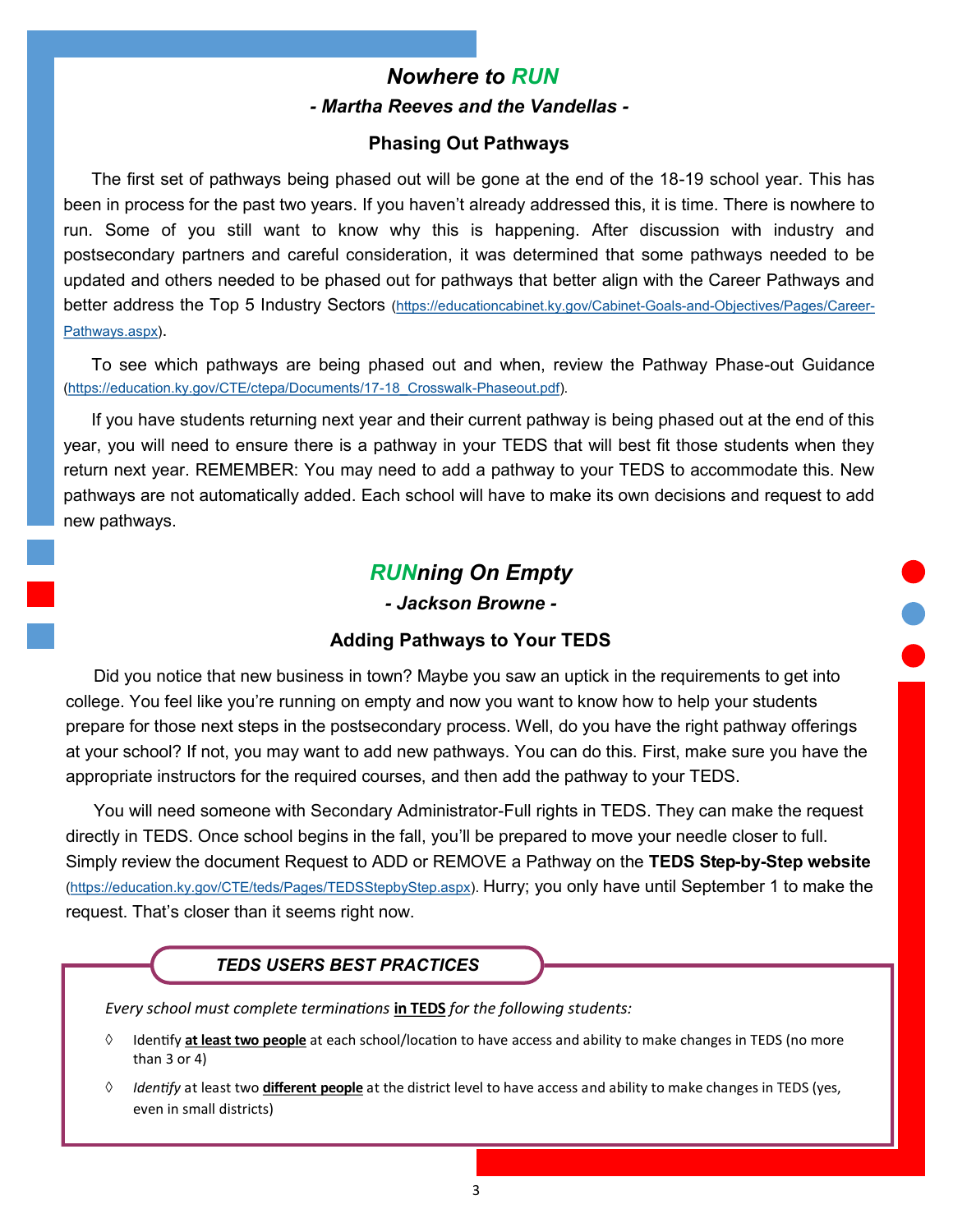# *RUN Around*

#### *- Blues Traveler -*

#### **Did We Mention Clean Data?**

<span id="page-3-0"></span>I know it feels like we are giving you the run around, but I can't apologize. We have to make sure our data is clean. Clean data means accurate reports. Clean data lets you prove that your kids are as good as you think they are. Clean data ensures your school is being properly represented in accountability measures (you know, funding). If you don't want to run around like a dog chasing its tail, keep these things in mind:

- When students are enrolled in pathways, the correct credit hours must be posted. Then, they must be updated when anything about the student record changes. This includes if the student drops class, fails class or transfers out.
- Whether a student is active or inactive in a pathway should be properly noted in TEDS.
- When a student transfers, drops out or graduates from their home school, the record should be properly noted in TEDS as terminated. Not before.
- DO NOT terminate student records UNLESS they are leaving their home high school (graduation, transfer, drop out, deceased).
- When a student earns an industry certification for their chosen pathway, it should be properly entered in TEDS the same school year it is earned.
- When a student meets the definition of preparatory, that should be properly noted in IC and imported into TEDS when it happens. Do the same if that status changes back to exploring.

# *Walk Don't Run*

#### *- Sha Na Na -*

#### **Closing Tasks and Timelines**

We are nearing the end of the year and our thoughts are turning to summer, backyards, BBQs and beaches. Before we release our minds to complete run away mode, I feel the need to remind you to walk, don't run to the finish. Keep your sights on the goal, but don't miss steps in the process. Before you run away to the beach (or just choose to hide inside for a few days), make sure you stroll on over and review the end of year portion of the checklist. As always, it can be found on the TEDS website ([https://](https://education.ky.gov/CTE/teds/Pages/default.aspx) [education.ky.gov/CTE/teds/Pages/default.aspx\)](https://education.ky.gov/CTE/teds/Pages/default.aspx)

| March 31 | 2nd Semester Enrollment Data completed in TEDS                           |
|----------|--------------------------------------------------------------------------|
| June 15  | TEDS End of Year Data entered and completed in TEDS                      |
| June 30  | 17-18 Follow Up Data Locks                                               |
|          | <b>Career Readiness Data Entered Where Possible</b>                      |
| July     | Career Readiness data pulled for Office of Assessment and Accountability |